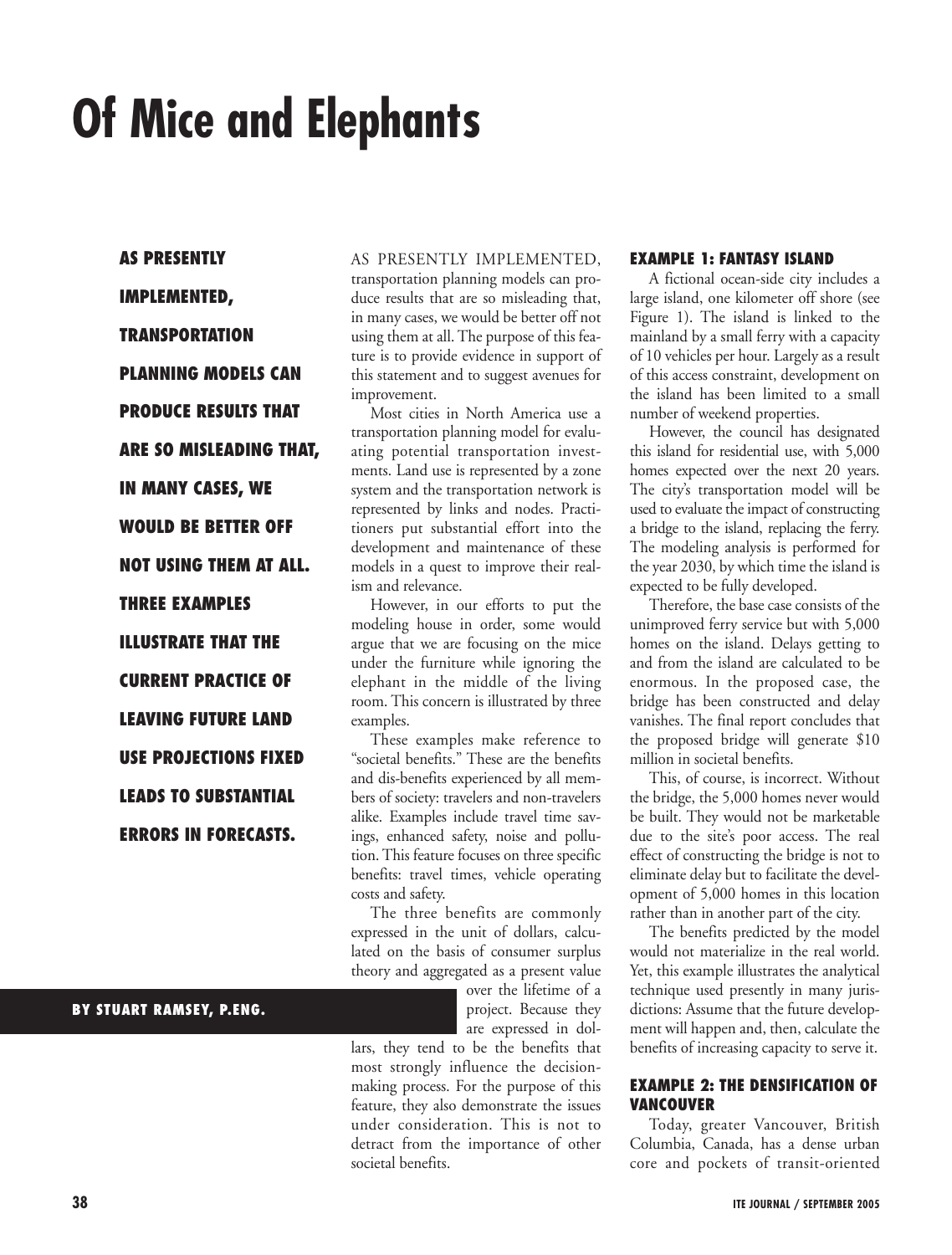development. However, like most North American cities, the larger share of land is given over to lower-density, single-use development such as single-family homes and business parks.

What if that was not the case? What if, early in its history, civic leaders had decided on a more compact, mixed-use form of development? This hypothesis was evaluated using greater Vancouver's regional transportation model. The specific scenario was as follows:

Development was limited to about 30 percent of the presently developed land. However, regional projections for total population and employment in the year 2021 were not changed. Within this compressed urban area measuring about 10 by 20 kilometers, densities were allowed to rise to those already seen in parts of greater Vancouver today. Residential and commercial densities were increased to those of the downtown core (on the order of 200 residents or 600 jobs per hectare). Industrial densities were increased to those of existing higher-density industrial lands (for example, 40 jobs per hectare). Existing parkland in the compressed urban area was retained.

It was recognized that some land uses have specific geographic requirements. They cannot be compressed or shifted to any part of town. These primarily are transportation gateway facilities: port, airport and rail terminals.

Therefore, the port and airport retained their present locations. The rail terminals were sited on flat lands on the periphery of the compressed urban area. This continued the well-established local practice of siting vital transportation infrastructure in locations that are most susceptible to liquefaction during the next major earthquake.

The road network was not changed from what already is proposed. However, dedicated bus lanes were provided within the already-proposed road widths, on all roads with four or more lanes. The transit fleet size was not changed from what already is proposed. However, with a much smaller area to serve and dedicated bus lanes to escape congestion on all routes, much more frequent service was possible: 2-minute headways on all routes.



**Figure 1. A fictional ocean-side city includes a large island one kilometer off shore.**

This alternative land use scenario was analyzed with the same methodology that traditionally has been used to evaluate transportation scenarios. It was modeled with the greater Vancouver transportation model, based on the EMME/2 software. It was found that, over the 20-year analysis period, the new land use pattern was responsible for \$50 billion in societal benefits. This is about two orders of magnitude greater than the projected benefits of a typical major transportation project in greater Vancouver.

Because land use changes are implemented gradually through development, no net construction cost is associated with the compressed urban area. This leads to a theoretically infinite benefit/cost ratio because the \$50 billion in benefits would have been achieved at no cost.

In fact, the true economic performance would be better than that because there are cost savings. Hundreds of kilometers of roads and utilities would not need to be constructed under the compressed urban area scenario, in the parts of greater Vancouver that no longer would be needed for urban development.

Looking in more detail, the compressed urban area scenario achieved a mode split of 65 percent for sustainable

modes (transit, bike and walk), compared with 27 percent in the base case. Total vehicle-kilometers declined by 56 percent and emissions by 53 percent. Even with more congested roads, emissions decreased due to fewer vehicle-kilometers. Truck traffic was left to compete with cars on the more congested road network. In spite of this, trucking costs declined by 11 percent because all destinations were much closer together. Had trucks been allowed access to bus lanes, even better performance could have been achieved for goods movement (although at some cost to transit).

This is not to suggest that cities be redeveloped to uniformly high densities. It suggests that far more effort should be put into evaluating the costs and benefits of alternative land use scenarios than into evaluating proposed transportation investments.

The stated goals of reduced travel times, operating costs and accidents can be achieved in greater measure through land use proposals than transportation proposals. The criteria for transportation investments then would be revised to focus more on the extent to which they support or detract from the desired land use development pattern.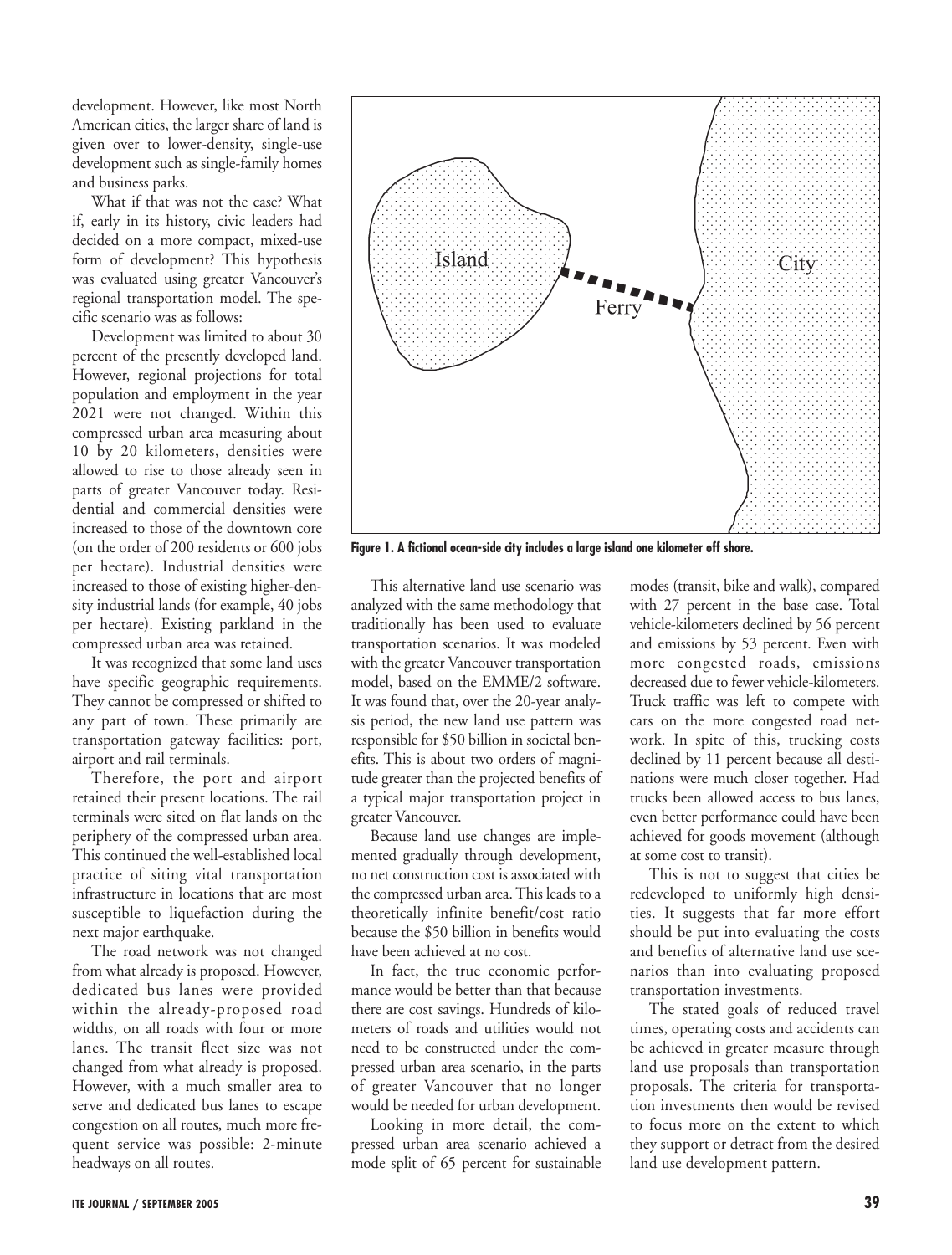#### **EXAMPLE 3: THE ROAD TO THE SUBURBS IS PAVED WITH GOOD INTENTIONS**

Greater Vancouver essentially has two freeways: Highways 1 and 99. Ostensibly, these serve the role of connecting Vancouver to the rest of Canada and to the United States. In reality, origin-destination patterns indicate that the primary effect of both routes has been to foster low-density sprawl in the outlying parts of the region.

Highway 1 presently has a mixture of four-, five- and six-lane cross-sections. Consider a proposal to widen this highway to eight lanes over a length of 40 kilometers. The objective is to strengthen the region's connection to the rest of Canada and the United States, particularly for goods movement.

This scenario was modeled with the greater Vancouver regional transportation model. When modeled under a traditional approach with fixed land use projections, the freeway widening project yielded a societal benefit of \$500 million over the 20-year analysis period.

The same project then was analyzed with an enhanced model, identical to the existing greater Vancouver model except that it permits and facilitates analyses in which the base case and proposed case have different land use patterns. Among other features, the enhanced model provides a graphic interface for the user to quickly make substantial changes to land

use patterns. The user can indicate the broad pattern of changes graphically and the model handles the details, such as ensuring that regional land use totals and demographics are maintained.

The enhanced model was used to evaluate a range of land use scenarios, involving ever-increasing shifts of population out to the presently undeveloped lands that would be made more accessible by the highway project.

As shown in Figure 2, if only 60,000 people shift to these areas, the societal benefits of the project are reduced by 50 percent. To put this in context, 60,000 people represent only 2 percent of the projected total population of the region, or 7 percent of the new population. Clearly, the project benefits are highly sensitive to future land use patterns. For many transportation projects, a 50-percent reduction in benefits would render the project unviable.

Looking more closely at the modeling results, increased auto dependence has led to greater congestion. As a result, travel time and vehicle operating benefits have declined. At the same time, increased vehicle-kilometers on the road network have raised societal accident costs.

This approach also provides a more realistic estimate of environmental impacts. A traditional calculation leads to the claim that congestion has been "solved," vehicles spend less time idling and emissions will decline. However, the current analysis found that



Figure 2. Societal benefit of highway widening in greater Vancouver, British Columbia, Canada. Stays within the engineering profession)

the shifted land use patterns themselves would produce an increase of more than 1 billion kilograms of harmful emissions. This has obvious policy implications for countries such as Canada, which are signatories to the Kyoto Protocol on greenhouse gas reductions. It also is critical as we become increasingly aware of the public health implications of vehicle emissions.

This example demonstrates the central theme. A traditional analysis of such a project would focus on the details of the proposed design, such as lane capacities and ramp speeds. Some of that modeling effort should be redirected to look at the much more significant variable that is traditionally ignored: land use impacts stemming from the proposed project.

A traditional analysis would report only the \$500-million benefits of the fixed land use scenario, which are not actually achievable. This difference between the \$500-million calculated benefit and the much smaller achievable benefit illustrates the author's contention that traditional modeling approaches are so misleading that, in some cases, we would be better off without them.

#### **CRITICISMS AND RESPONSES**

This feature proposes a significant change in how most agencies practice transportation modeling. Some potential criticisms and corresponding responses follow.

#### *Land use is controlled by zoning and the official community plan, not by transportation projects.*

This is correct, at least on paper. In the real world, a road project that increases access to certain lands will increase the demand for those lands and the pressure that is put on governments to modify the zoning. Can it really be said that, over the life of a project, in which municipalities will be led by politicians of different beliefs and interests, not one council will allow a significant zoning change? Not one will be tempted by the additional property tax revenues? This is unrealistic. It is inevitable that land use will change as a result of transportation projects. The debate should focus on where, in what way and by how much.

# *We do not know how to predict the "correct" land use changes.*

It certainly is true (particularly if one